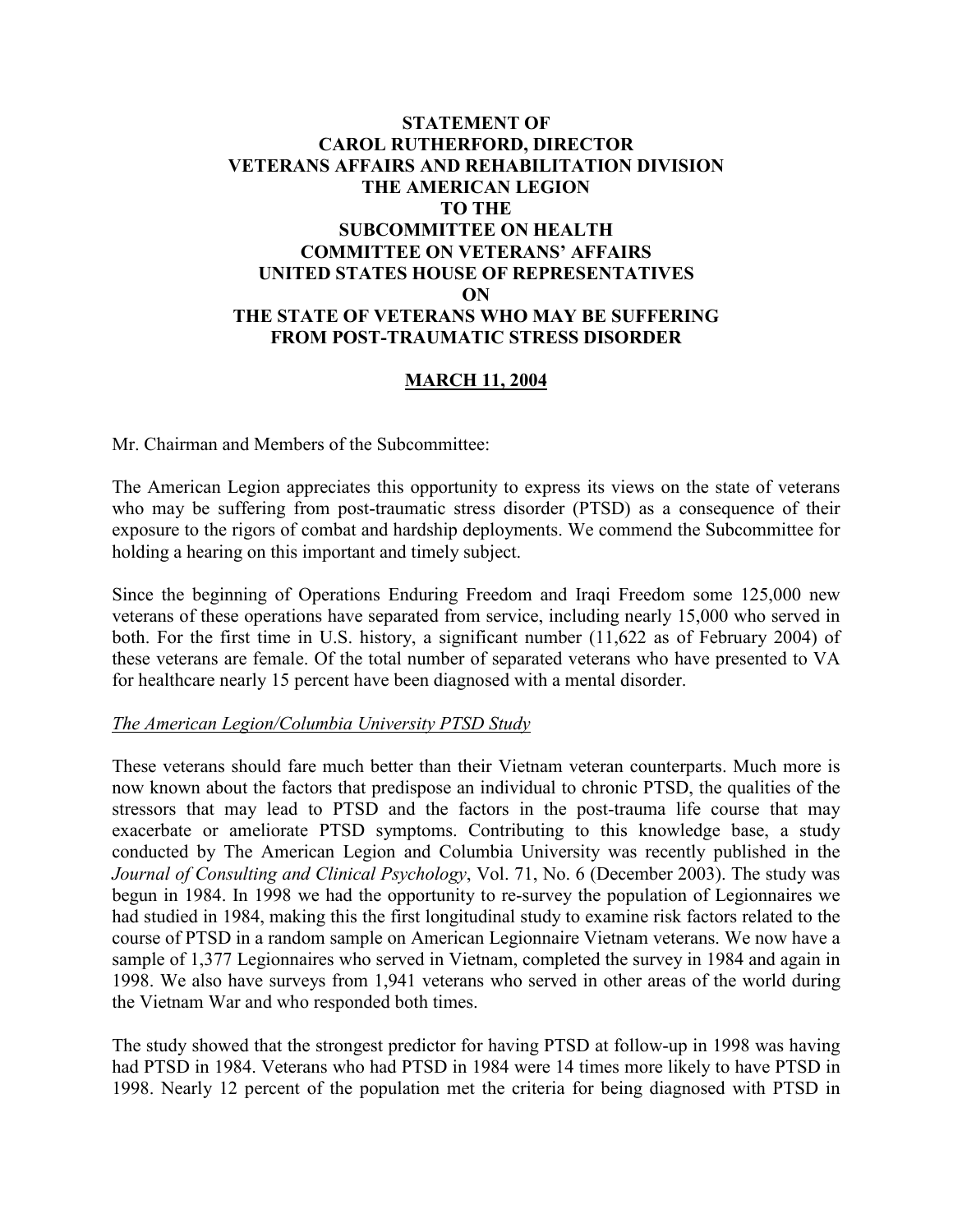1998, which is a similar percentage to that observed by other researchers. Thus, large numbers of veterans are at high risk for continuing to suffer from PTSD. Combat exposure is the traumatic event most highly associated with PTSD in these veterans and we have observed a dose-response relationship: the higher the levels of combat, the more likely the development of PTSD. We also observed a heterogeneous course for PTSD over the life span, that is, only 5.3 percent of the population met the criteria at both times. This implies a steady prevalence of about 12-15 percent. This is consistent with reports of World War II veterans. Today more than 123,000 veterans are service connected for PTSD, most as a direct result of combat exposure.

The study also identified other risk factors for a negative PTSD course: minority status, elevated depression and anger and the extent of perceived social support.

- We found that minority status along with perceived community negative attitudes at homecoming and lack of community involvement were risk factors for the course of PTSD suggesting that social stigma or exclusion from the community plays a large role in the persistence of the disorder. Other studies have shown that lower socioeconomic status and educational strata factors may predispose PTSD. Minorities also appear to have the poorest prognosis for recovery from PTSD. The well-known negative attitudes of the public toward returning Vietnam veterans contributed mightily to the chronicity of PTSD in later life; attitudes which our currently returning veterans will not have to suffer. The higher educational levels of the present day all-volunteer force and the hero status being afforded our newly minted combat veterans, along with proactive prevention and treatment methods by both DoD and VA may well contribute to a lower incidence of PTSD in new this new cohort of veterans.
- Our study found that depression and anger were also risk factors for PTSD. Possible explanations for this finding is that that elevated depression and anger may be markers for PTSD severity and persistence and may interfere with the confrontation with and processing of traumatic memories that appear to be necessary for recovery from the disorder. Patient characteristics that predict negative treatment response such as a high level of anger at the beginning of the prolonged exposure may also be associated with more chronic PTSD in later life. Recent reports of higher than usual suicide rates among troops in Iraq should raise red flags for both VA and DoD**.**
- Intense exposure to combat was a major risk factor for Vietnam veterans and is no less so for veterans of the Afghanistan and Iraq wars. These conflicts entail more stereotypical exposure to warfare experiences such as firing weapons at human beings, being fired upon by the enemy or in friendly-fire incidents, witnessing injury and death, going on special missions and patrols, handling remains of civilians, enemy forces and U.S. and allied personnel. In Vietnam, little was known of the effects of months of unabated combat duty on troops. Save for the occasional in-country rest and relaxation (R&R) and a one-week R&R out-of-country, service personnel were more or less in combat for the full tour of duty. There were no "lines" to fall behind for relative safety. Troops in Afghanistan and Iraq are now facing the same type of insurgency environment where anything can and does happen without notice, leading to high anticipatory anxiety. Enlisted soldiers, non-commissioned officers and officers are now trained to identify the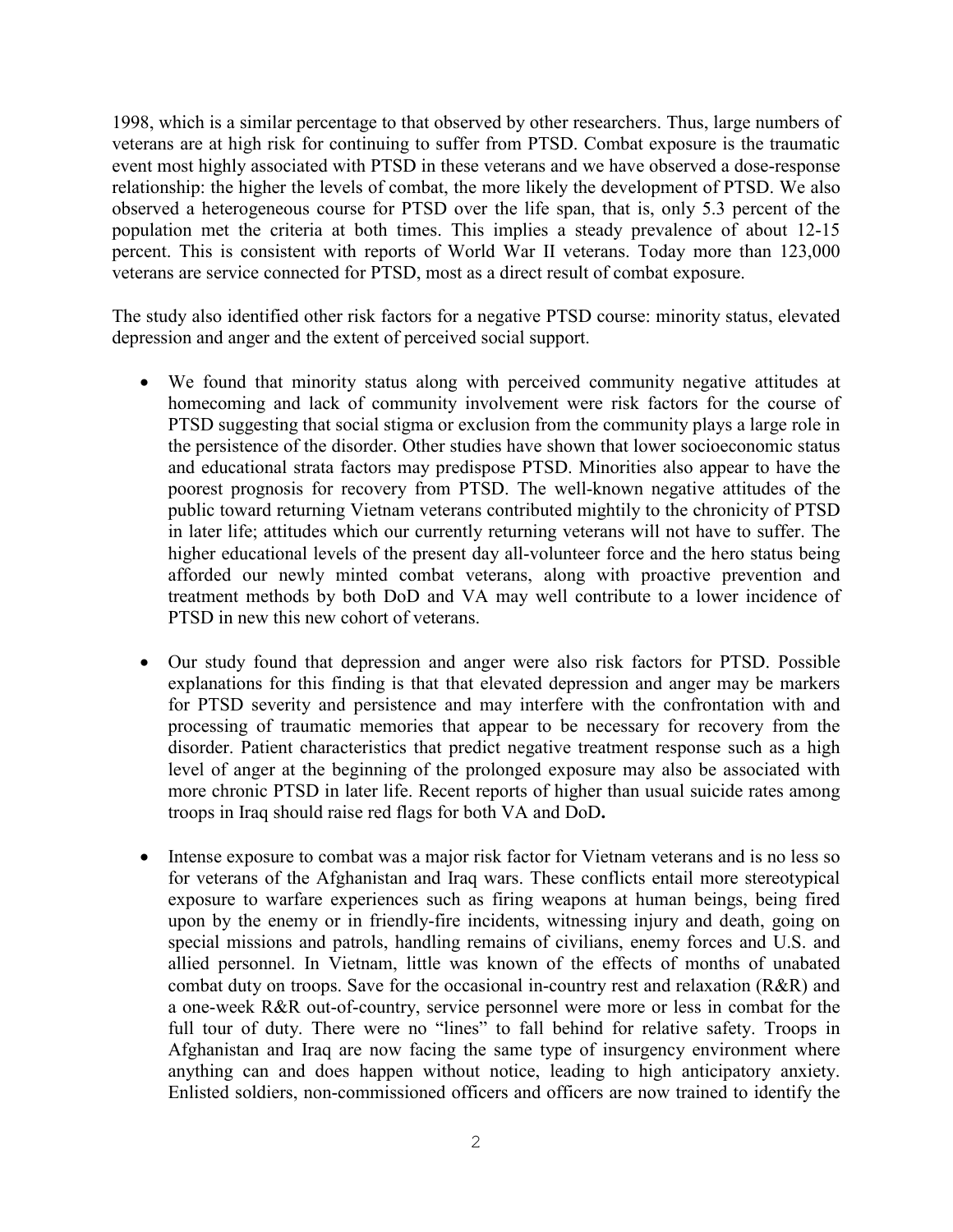signs of normal "battle fatigue" as well as the signs of severe, incapacitating stressreactions. Post-battle debriefings are now routinely used to allow soldiers to vent and share their emotional reactions. Troops who exhibit severe war-zone stress reactions are treated humanely and receive special care. The guiding principle is known as Proximity-Immediacy-Expectancy-Simplicity (PIES). Early and simple interventions are provided close to the soldiers unit and the soldier is told his or her reactions are normal and that he or she can expect to return to their unit shortly.

#### *The National Vietnam Veterans Readjustment Study*

In response to a mental health crisis among Vietnam veterans of major proportions, Congress, in 1983, mandated the National Vietnam Veterans Readjustment Study (NVVRS) to establish the prevalence and incidence of PTSD and other psychological problems in readjusting to civilian life among Vietnam veterans. Kulka, et al., in Access Denied: Trauma and the Vietnam War Generation reported that of the 3.14 million veterans who served in Vietnam over one-fourth (829,000) were currently suffering from some degree of PTSD. 15.2 percent of male veterans (479,000) and 8.5 percent of female veterans (610) were found to have "full-blown" PTSD and another 350,000 suffered from PTSD symptoms that adversely affected their lives, but were not of sufficient intensity or breadth required for a diagnosis of PTSD. Further analysis of the NVRRS data on the lifetime prevalence of PTSD showed that 30.6 percent of male Vietnam theatre veterans and 26.9 percent of females had the full-blown disorder at some time in their lives.

Prior to 1980, returning Vietnam veterans had few options to which to turn for help with warrelated psychological stress. Many veterans were ineligible for treatment at VA hospitals because they had been discharged with no physical or mental disabilities and some VA hospitals, themselves, were found to be dismal in their treatment of psychiatric patients. According to a 1977 report of the National Academy of Sciences, VA psychiatric staff were found to be underqualified and understaffed throughout the system. Patients were found to be over-medicated and receiving very little psychotherapy. The NVVRS provided the catalyst to change VA's attitude, and resources followed. VA began to take war stress related psychiatric conditions seriously as the scientific literature on the subject gelled in the 1980 *Diagnostic and Statistical Manual of Mental Disorders, 3rd edition* (DSM-III) into the diagnosis of Post-traumatic Stress Disorder, replacing poorly understood psychiatric labels such as "war neuroses" and "gross stress reaction." Fifty-four inpatient PTSD programs and 87 medical center-based outpatient clinics were operating by 1994. The VA's Readjustment Counseling Service, authorized in 1979, began opening Vet Centers around the country.

#### *War-Zone Acute Stress Disorder as a Predictor of PTSD*

It should be noted that VA PTSD clinical guidelines now recognize an acute adaptation interval in troops who were in a war-zone for protracted periods of time. The interval spans the period of time from which an individual is objectively free of combat stressors to approximately one month after. Typically, troops are in garrison (either in the U.S. or overseas) or serving in security or infrastructure building roles. This interval corresponds to the interval required for a diagnosis of Acute Stress Disorder (ASD) in the *Diagnostic and Statistical Manual of Mental*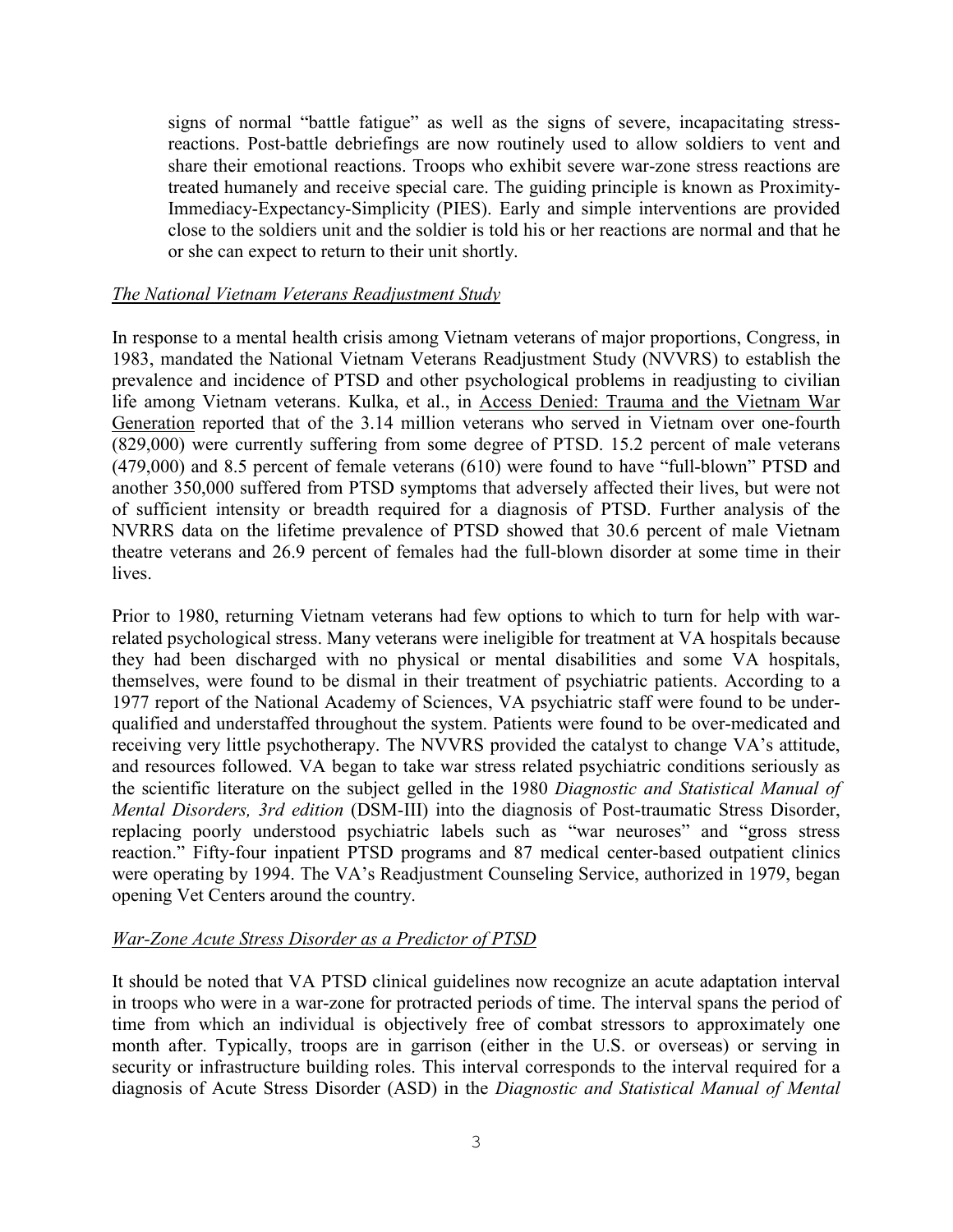*Disorders, 4th edition* (DSM-IV) and is used by clinicians to track how a soldier is doing psychologically one month after removal of the acute stressors. ASD may be diagnosed one month after this benchmark. According to the February 2004 Analysis of VA Healthcare Utilization – Report 1, ICD-9 Code 309, Adjustment Reaction, accounted for the most frequent diagnosis of Enduring Freedom veterans evaluated at VA facilities and the second most frequent for Operation Iraqi Freedom veterans. ASD symptom clusters are similar to those described in DSM-IV for PTSD and a diagnosis of PTSD may be considered if symptom clusters persist for an additional month. While cautioning that clinicians not over-pathologize with diagnoses of ASD to avoid labeling and subsequent stigma, the guidelines state ASD is an excellent predictor of PTSD. Studies have revealed that the normative response to trauma is to experience a range of ASD symptoms with the majority of these reactions remitting in the following months. Although acute stress reactions are very common after exposure to severe trauma in war, the majority of troops who initially display distress will naturally adapt and recover. ASD, however, is not a precondition for a diagnosis of chronic PTSD and there is sufficient evidence to support the notion of delayed PTSD.

VA has learned greatly from its work with Vietnam veterans whose lives have been greatly disrupted by PTSD. The chance to work with combat veterans soon after their war experiences represents a real opportunity to prevent the development of a disastrous life course by helping these veterans to process their traumatic experiences and providing medications. This should reduce the degree to which PTSD, depression, alcohol/substance abuse or other psychological problems interfere with the quality of life. These interventions should also support family functioning, reduce social alienation and isolation and lead to improve workplace functioning. General considerations in care of veterans with PTSD include: connecting with the veteran from a patient centered approach taking care to learn the current concerns of the veteran and developing a helping relationship; connecting veterans with each other who often report the most helpful experience was to share with and support other veterans; offer practical help with specific problems relating to family, workplace, finances and physical health; and attending to the broad needs of the person. Education about post-traumatic stress reactions, training in coping skills, the use of efficacious therapies such as exposure therapy, cognitive restructuring and family counseling are generally accepted as methods of care for PTSD. If Afghanistan and Iraq war veterans present at VA medical centers soon after trauma exposure the possibility will exist for early intervention to prevent the development of PTSD through treatment comprised of education, breathing/relaxation training, exposure therapy and cognitive restructuring. These treatments have been shown to prevent PTSD in civilians who meet the diagnostic criteria for ASD following motor vehicle accidents, industrial accidents and assault.

# *VA specialized PTSD clinical capacity*

Mr. Chairman, all VA's new knowledge about the etiology and treatment of war-related stress disorders will be for naught for returning Afghanistan and Iraq war veterans unless adequate facilities and clinical staff are available to handle them.

In the 2003 report of the Special Commission on Post-traumatic Stress Disorder, released before the invasion of Iraq, it was noted that demand for VA PTSD specialized services is growing. Fifty percent of all veterans who were service-connected for PTSD became service connected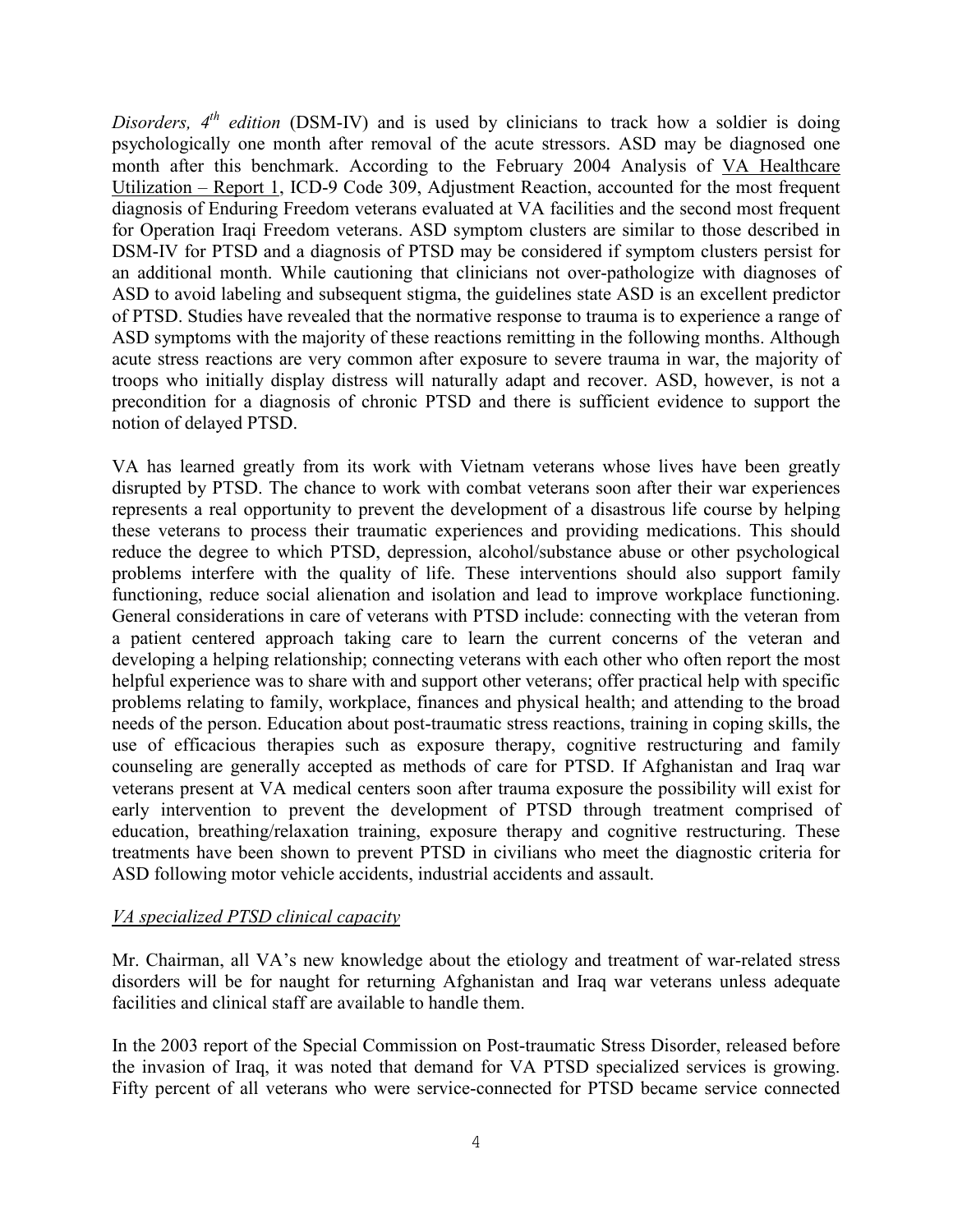within the last five years and the population served by VA specialized PTSD outpatient programs grew by 86 percent between FY 1995 and FY 2001. The Commission noted that the intensity of services provided to veterans service connected for PTSD actually fell by 9.3 percent over the five years preceding the report. This decline in capacity is illustrated by the fact that of the 205,996 veterans who had a VA clinic visit where PTSD was the focus of treatment, only 28 percent received it in a specialized PTSD program. The other 72 percent received treatment in some other setting, including 17 percent who were seen in a non-mental health setting. Additionally, of the 128,000 veterans seen in Vet Centers in FY 2002, only 55 percent were receiving services of any kind in a VA medical center. In it's 2002 report the Commission noted that that the average waiting time to enter a specialized PTSD inpatient program was 47 days with waits approaching one year in some facilities. The Commission concluded that VA's specialized PTSD services are so fully saturated that that they cannot absorb new patients (now, Iraq war returnees) with out diluting the intensity of service provided to each veteran.

### *Exclusion of Mental Health from CARES*

VA provides complicated and unique care to veterans. Time and again it has been shown that the veteran population cannot accurately or fairly be compared to the private sector. It is an older population that experiences myriad co-morbidity issues that complicate treatment. It is what makes them unique in comparison to the general population.

CARES is a data driven process, and as such, the key component, is the data used to forecast future needs of veterans. The CARES process fails to include key data on the long-term care, outpatient mental health and domiciliary needs of VA. VA chose to omit these important health care needs in CARES process. The American Legion fails to understand the effectiveness of recommendations, of which there are many, resulting from the CARES process that do not include these important areas of health care. The omission of these critical issues in the CARES process does not provide an accurate picture of the demand for these services in 2012 or 2022.

# *CBOCS*

CARES Draft National Plan VISN market plans proposed the establishment of 242 new Community Based Outpatient Clinics (CBOCs). Putatively to maintain the integrity of the system, an even growth of demand for services and the ability to provide quality care, the DNCP prioritized the CBOCs into three groups and proposed the establishment of only 48 of them. The criteria that needed to be met to make it into the top 48 were: 1) an access gap; 2) projected future increases in workload; and 3) more than 7,000 projected enrollees currently residing outside of access standards per proposed CBOC. The Undersecretary of Health on October 7, 2003 informed the CARES Commission that priority groups for CBOCs were established in order to limit new enrollees who strain the inpatient infrastructure. The Commission noted that this has the effect of limiting access to outpatient care and is contrary to the goals of CARES to better serve veterans today and in the future. The American Legion agrees with the Commissions recommendation that that new CBOCs be established without regard to the three priority groups outlined in the DNCP. We believe, however, that funding for construction of new CBOCs should come from additional appropriations. VISNs and facilities currently struggle to maintain high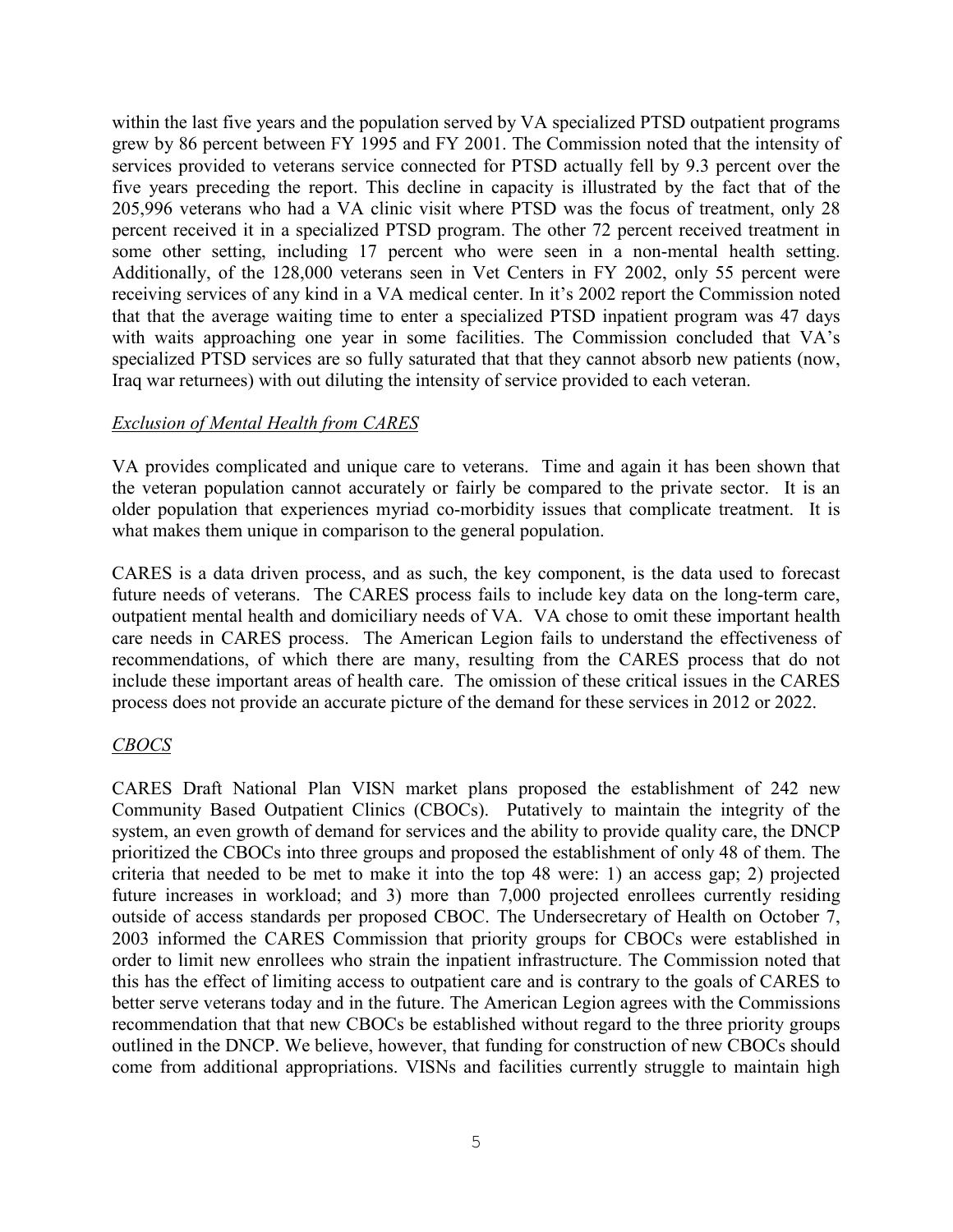quality and timely medical care to veterans with budgets that area already inadequate. If current VHA medical appropriations are to be used, the CBOCs may never be built.

Currently, one-third of CBOCs do not provide even basic mental health services. The American Legion believes that VA should evaluate the placement of specialized PTSD clinical teams in CBOCs.

### *Vet Centers*

Vet Centers are community-based, storefront style counseling centers that are operated by the VHA's Readjustment Counseling Service at 206 sites around the country. Vet Centers provide a variety of transition and readjustment services including employment services, information about benefits, family services and psychological counseling for combat or sexual trauma. Most of the staff are veterans and many (over 60 percent) have served in a combat zone. A four-member team that may include a psychiatrist, psychologist, clinical social worker, psychiatric nurse or other mental health professionals normally provides Vet Center services. The Vet Center culture has created a safe, non-threatening environment where a veteran can feel free to share the most personal aspects of his or her trauma with other veterans and staff. Individual, group and family therapy is provided. Normalization of PTSD as an acceptable, manageable outcome of war trauma is the main therapeutic goal. Identification of dysfunctional coping mechanisms and learning of new ones and the value of support seeking is taught. The American Legion believes the highly successful Vet Center program should be enhanced with new locations and more staff.

### *Allen v. Principi*

It is well accepted that many veterans with PTSD develop co-morbid alcohol and drug abuse problems secondary to their conditions through self-medication. In its FY 2005 budget submission, VA has proposed legislation to effectively overturn the decision of the Federal Circuit in the case of *Allen v. Principi*. This proposal seeks to bar the granting of VA compensation benefits for alcohol or drug abuse disabilities where such disability is secondary to a service-connected condition. The Court made it clear in their ruling that the statute authorizes service connection where a veteran develops an alcohol or drug abuse disability that is diagnosed as being secondary to or a manifestation of the service connected condition. VA attempting to broadly characterize all alcohol or drug abuse disability as willful misconduct, despite the scientific evidence, and establish a bar to the payment of compensation. This bar would represent a "budget savings" of \$55 million in FY 04 and \$2.8 billion over ten years. VA successfully pursued a similar legislative tactic in the enactment of PL 105-206, The Transportation Equity Act for the  $21<sup>st</sup>$  Century, barring benefits for tobacco-related illness where the veteran's tobacco use began in military service VA is now looking to use this as a precedent to once again take away service disabled veterans' right to VA disability compensation. The American Legion adamantly opposes this legislation.

# *Conclusion*

Mr. Chairman and members of the Subcommittee, The American Legion is concerned that, despite the tremendous advances that have been made in the understanding and treatment of